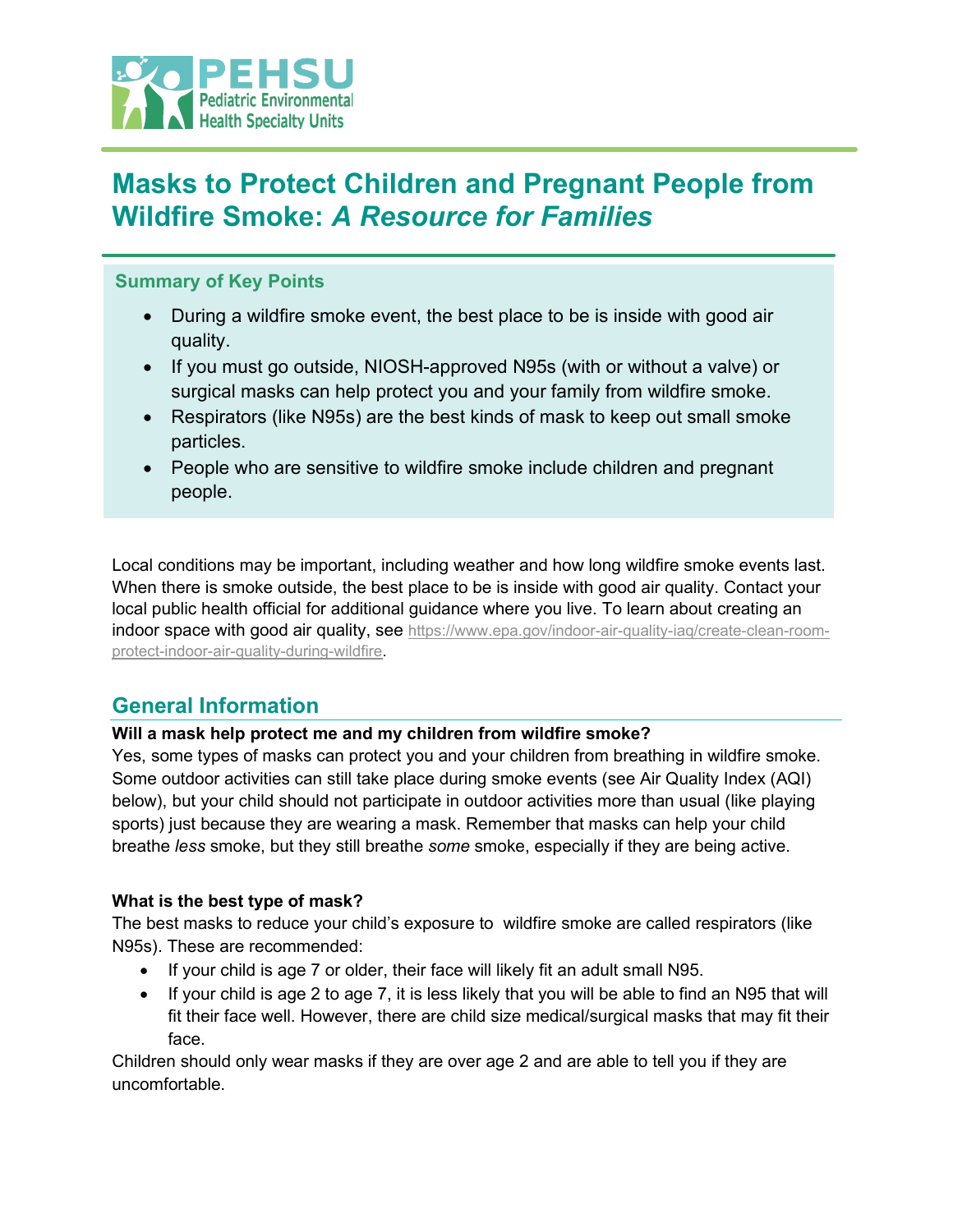

### **How can I find a good mask for my child?**

When looking for a mask for your child, you want to think about these three things:

- How well does the material filter?
- How easy is the material to breathe through?
- How tightly does the mask fit my child's face? The mask should fully cover the nose and mouth without gaps around the nose, cheeks, and chin.

| Daily AQI<br>Color | Levels of Concern                               | Values of<br>Index |
|--------------------|-------------------------------------------------|--------------------|
| Green              | Good                                            | 0 to 50            |
| Yellow             | Moderate                                        | 51 to 100          |
| Orange             | <b>Unhealthy for Sensitive</b><br><b>Groups</b> | 101 to 150         |
| Red                | Unhealthy                                       | 151 to 200         |
| <b>Purple</b>      | <b>Very Unhealthy</b>                           | 201 to 300         |
| Maroon             | <b>Hazardous</b>                                | 301 and<br>higher  |

### **How do I know if my air quality is bad during wildfire smoke events?**

Visit [airnow.gov](http://airnow.gov/) for information about the air quality index (AQI) value based on your zip code.

- *Consider using a mask for children, pregnant people and those with underlying health conditions when the AQI is higher than 151 if smoke is making them cough or if smoke events last more than a few days.*
- *If you want to know about specific conditions in your local area (fire locations, smoke plumes and more localized air quality information), you can look at the map at [fire.airnow.gov](http://fire.airnow.gov/)*

Image Source: airnow.gov

## **Different Types of Masks**

*NIOSH-approved* masks will reduce the amount of smoke that your child breathes, especially if they seal (fit well) to the face. This type of mask is

specifically made to filter things like smoke and is called a *respirator*.

- **Look for masks labeled as "NIOSH N95".** 
	- o NIOSH is the National Institute of Occupational Safety and Health, the government branch that protects workers.
	- o Masks that say 'NIOSH N95' have material that blocks nearly all smoke particles.



• For example, pretend there are 1000 smoke particles in the air near your child. If your child is not wearing a mask, they will breathe in all 1000 particles. If they are wearing a NIOSH N95 with a good seal, they will breathe only 100 particles. If there are gaps around the face, nose, or chin they will breathe many more particles.

• **Check the seal** of the mask by cupping your hands around the edges on your child's face. First, have the child blow out hard, as if they are blowing birthday candles, and feel for air leaking around the mask. Then, have the child take a deep breath in. You should see the mask suck toward the face and should *not* feel air flow around the edges. Pregnant people should also follow this guidance.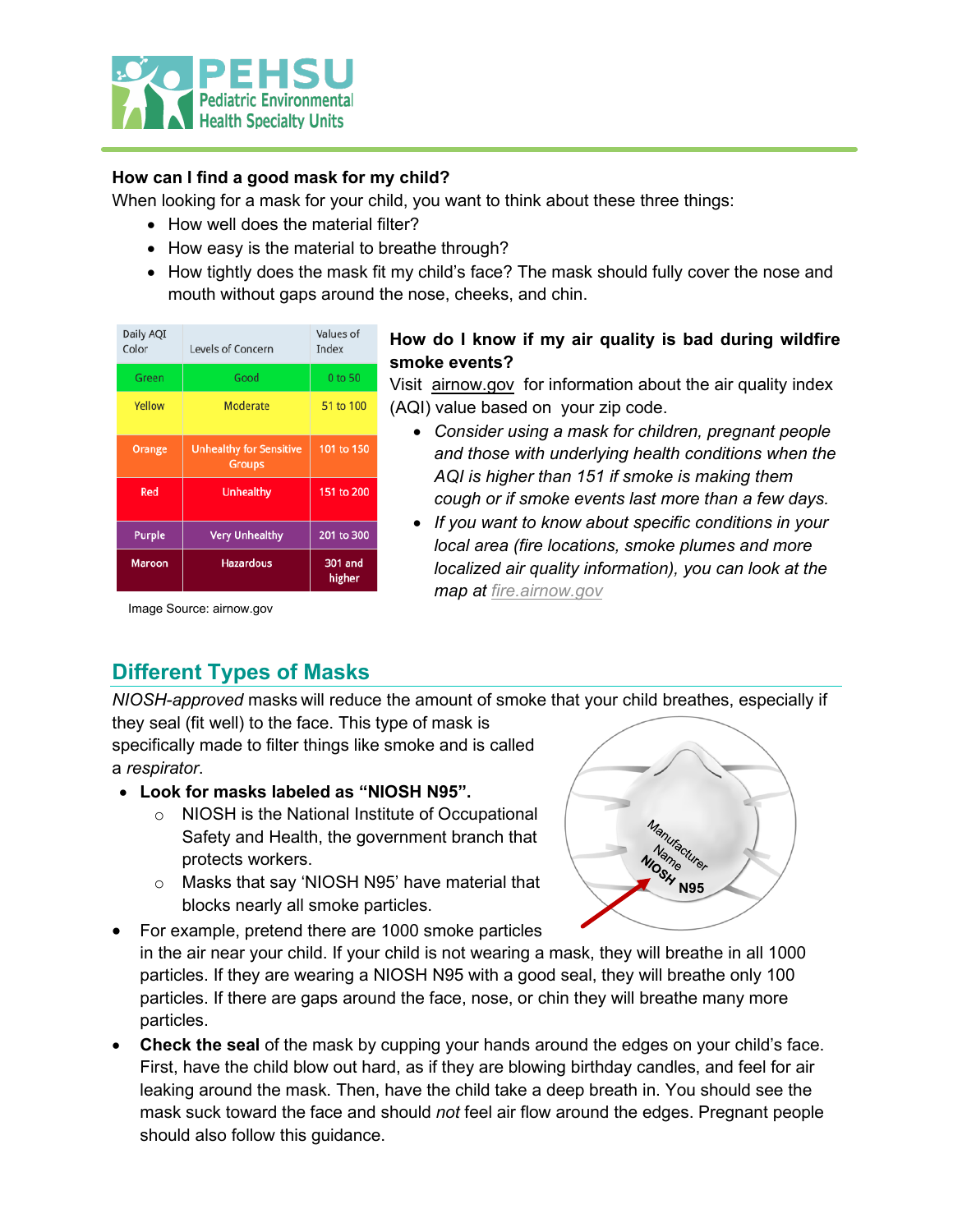

- $\circ$  Some masks have valves. You may feel air come out of the valve, but no air should go in through the valve. N95s with or without a valve will protect you from wildfire smoke.
- Even if there are small gaps when your child wears an N95, the N95 is still the best protection from smoke.
- N95s are not made specifically for children in the US, but children aged 7 and older may be able to wear small or extra small adult sized masks.
- Dirty, torn, wet, or crumpled N95s should be thrown away.

Medical (or surgical) face masks usually have gaps between their edges and the face. Although this type of mask does not work as well as an N95, and is not specifically made for protecting from smoke, some models may help protect your child from smoke.



- In the example above, if there are 1000 smoke particles in the air near your child and they are wearing a medical mask, they will breathe in 700- 800 particles. The bigger the gaps between their face and the mask, the more they will breathe in.
- Medical masks come in adult and child sizes. Choose the type that best fits the child's face.

Cloth face masks or coverings, which help decrease the spread of infections (such as COVID-19), usually do not reduce exposure to wildfire smoke and air pollution. Therefore,

these kinds of masks are not recommended for protection from wildfire smoke.



## **Safety**

- Both NIOSH-approved N95s and medical masks can be worn safely by most children.
- Younger children should only wear a mask with an adult present.
- Your child can use a mask safely when all of these are true:
	- o They are awake and over age 2
	- $\circ$  They will tell you if they have problems with the mask so it can be taken off
	- $\circ$  They will not pull on it or choke themselves with it
- If you have concerns, check with your child's health care provider.

### **Pregnancy**

**If you are pregnant, this information applies to you as well.** If you are not breathing well, your baby is not either. Exposure to wildfire smoke may increase the risk that your baby may be born early or small.

## **During Mask Shortages**

- You should always try to avoid smoke first (like improving indoor air quality).
- Remember that this information is about masks and the protection provided from wildfire smoke. Protection from smoke is different than protection from infectious diseases.